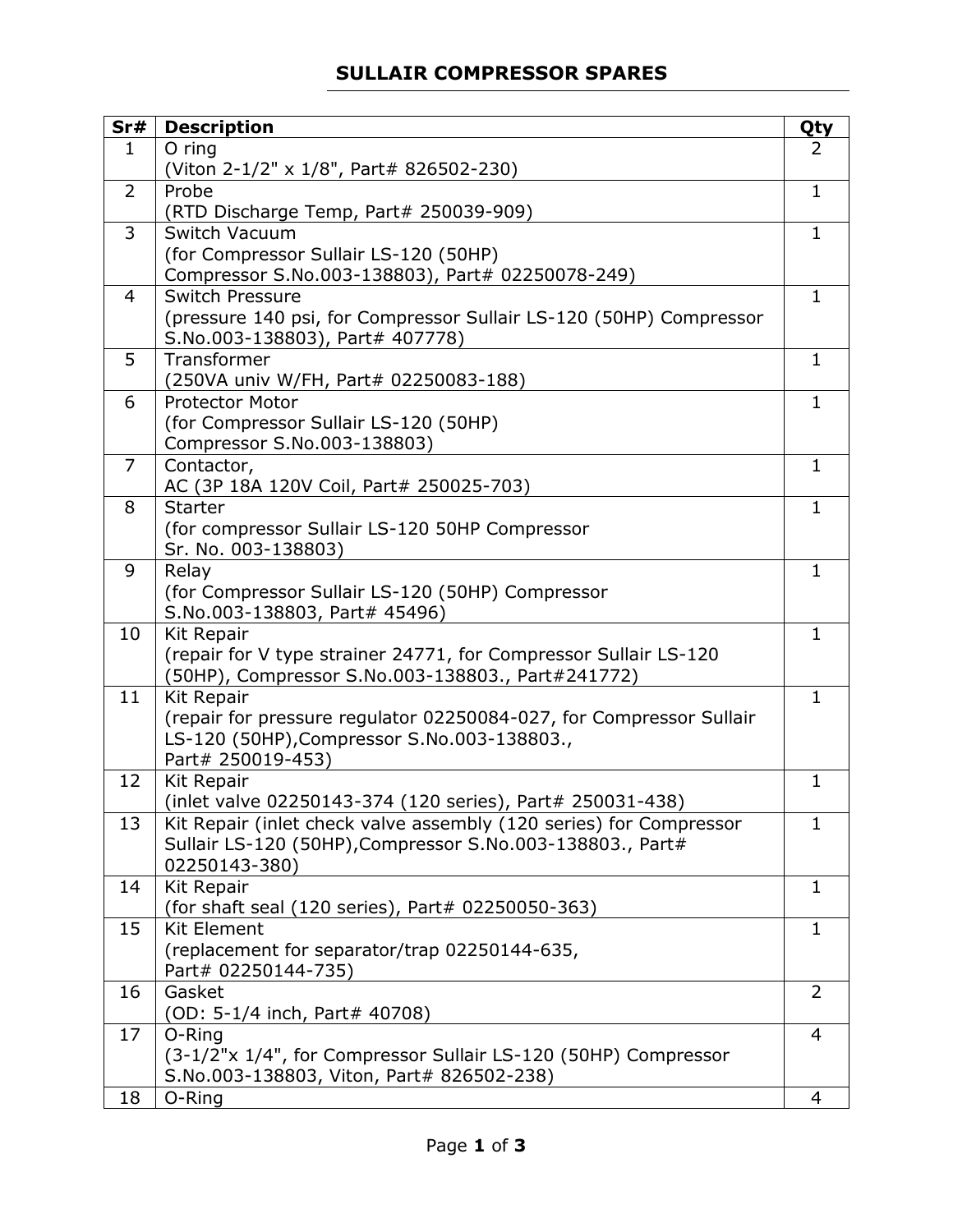|    | (2-1/2", for compressor Sullair LS-120 50HP Compressor              |                |
|----|---------------------------------------------------------------------|----------------|
|    | Sr. No. 003-138803, Part# 826502-144)                               |                |
| 19 | Seal U Cap                                                          | 4              |
|    | (for Compressor Sullair LS-120 (50HP)                               |                |
|    | (Compressor S.No.003-138803), Viton, Part# 02250101-372)            |                |
| 20 | Transducer (Pressure 0-250, for Compressor Sullair LS-120(50HP)     | $\mathbf{1}$   |
|    | Compressor S.No.003-138803, Part# 02250078-933)                     |                |
| 21 | Switch                                                              | $\mathbf{1}$   |
|    | (Differential Pressure, Part# 02250050-154)                         |                |
| 22 | <b>Filter Assy Benesis</b>                                          | $\mathbf{1}$   |
|    | (for Compressor Sullair LS-120 (50HP)                               |                |
|    | Compressor S.No.003-138803, Part# 02250117-782)                     |                |
| 23 | <b>Sight Glass</b>                                                  | $\mathbf{1}$   |
|    | (Part# 46559)                                                       |                |
| 24 | O-Ring                                                              | 4              |
|    | (Part# 826502-228)                                                  |                |
| 25 | O-Ring                                                              | 4              |
|    | (Part# 826502-232)                                                  |                |
| 26 | <b>Tube Flexible</b>                                                | $\mathbf{1}$   |
|    | (Part# 02250097-627)                                                |                |
| 27 | Air Filter Element                                                  | 4              |
|    | (for Compressor Sullair LS-120 (50HP)                               |                |
|    | Compressor S.No.003-138803, Part # A10300/36)                       |                |
| 28 | Element                                                             | $\overline{2}$ |
|    | (Compressor Fluid Filter 02250054-605 for Compressor Sullair        |                |
|    | LS-120 (50HP) Compressor S.No.003-138803, Part#250025-526)          |                |
| 29 | Element                                                             | $\overline{2}$ |
|    | (Heavy duty air filter, 02250127-683 (120 series),                  |                |
|    | Part# 02250127-684)                                                 |                |
| 30 | Element                                                             | 1              |
|    | (Primary replacement for separator, 02250100-753,                   |                |
|    | Part# 02250100-755)                                                 |                |
| 31 | Element                                                             | 1              |
|    | (Secondary replacement for separator, 02250100-754,                 |                |
|    | Part# 02250100-756)                                                 |                |
|    |                                                                     |                |
| 32 | <b>Kit Repair</b>                                                   | $\mathbf{1}$   |
|    | (for minium pressure valve 02250097-598, for Compressor Sullair LS- |                |
|    | 120 (50HP), Compressor S.No.003-138803.,                            |                |
|    | Part# 02250110-727)                                                 |                |
| 33 | Kit, O-ring                                                         | 1              |